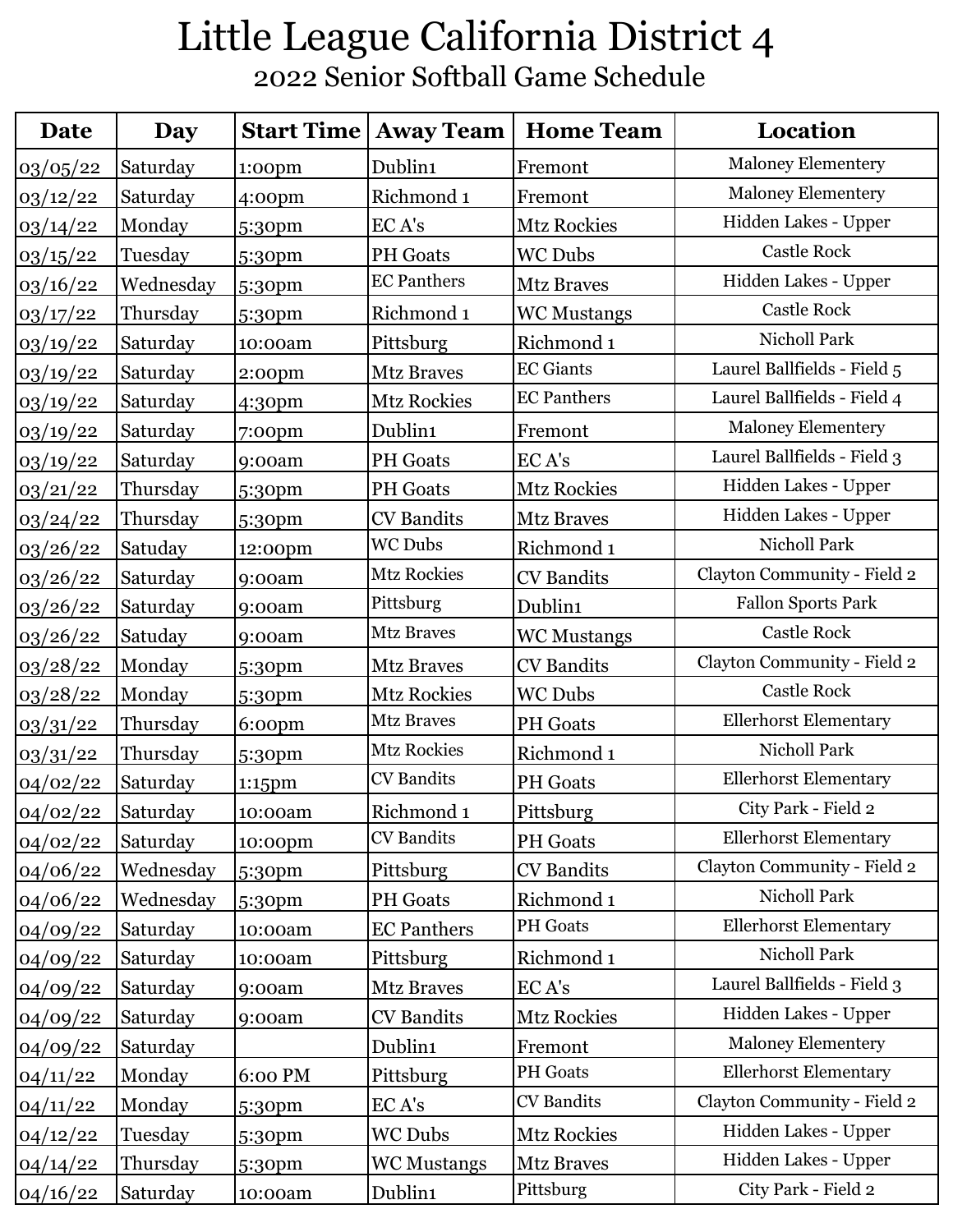## Little League California District 4 2022 Senior Softball Game Schedule

| Date     | Day       | <b>Start Time</b>  | <b>Away Team</b>   | <b>Home Team</b>   | Location                     |
|----------|-----------|--------------------|--------------------|--------------------|------------------------------|
| 04/16/22 | Saturday  | 2:00 <sub>pm</sub> | Richmond 1         | EC A's             | Laurel Ballfields - Field 3  |
| 04/16/22 | Saturday  | 4:30pm             | <b>PH</b> Goats    | <b>EC</b> Giants   | Laurel Ballfields - Field 5  |
| 04/16/22 | Satuday   | 4:30pm             | <b>PH</b> Goats    | <b>EC Giants</b>   | Laurel Ballfields - Field 5  |
| 04/16/22 | Saturday  | 9:00am             | <b>CV</b> Bandits  | <b>EC Panthers</b> | Laurel Ballfields - Field 4  |
| 04/18/22 | Monday    | 5:30pm             | <b>EC</b> Giants   | <b>Mtz Rockies</b> | Hidden Lakes - Upper         |
| 04/20/22 | Wednesday | 5:30 <sub>pm</sub> | <b>EC Panthers</b> | <b>CV</b> Bandits  | Clayton Community - Field 2  |
| 04/20/22 | Wedneday  | 5:30pm             | EC A's             | <b>WC Dubs</b>     | <b>Castle Rock</b>           |
| 04/21/22 | Thursday  | 5:30pm             | <b>PH</b> Goats    | <b>Mtz Braves</b>  | Hidden Lakes - Upper         |
| 04/21/22 | Thursday  | 5:30pm             | <b>EC Panthers</b> | <b>WC Mustangs</b> | <b>Castle Rock</b>           |
| 04/23/22 | Saturday  | 10:00am            | Richmond 1         | Pittsburg          | City Park - Field 2          |
| 04/23/22 | Saturday  | 2:00 <sub>pm</sub> | <b>CV</b> Bandits  | Fremont            | Maloney Elementery           |
| 04/23/22 | Saturday  | 4:00 <sub>pm</sub> | <b>Mtz Rockies</b> | Dublin1            | Fallon Sports Park           |
| 04/23/22 | Saturday  | $7:00$ pm          | <b>Mtz Braves</b>  | Dublin1            | Fallon Sports Park           |
| 04/25/22 | Monday    | 5:30pm             | <b>CV</b> Bandits  | <b>WC Dubs</b>     | <b>Castle Rock</b>           |
| 04/26/22 | Tuesday   | 5:30pm             | <b>Mtz Braves</b>  | Richmond 1         | Nicholl Park                 |
| 04/28/22 | Thursday  | 6:00 <sub>pm</sub> | Richmond 1         | <b>PH</b> Goats    | <b>Ellerhorst Elementary</b> |
| 04/28/22 | Thursday  | 5:30pm             | Mtz Rockies        | Pittsburg          | City Park - Field 2          |
| 04/28/22 | Thursday  | 5:30pm             | EC A's             | <b>WC Mustangs</b> | <b>Castle Rock</b>           |
| 04/30/22 | Saturday  | 10:00am            | <b>Mtz Braves</b>  | Pittsburg          | City Park - Field 2          |
| 04/30/22 | Saturday  | 2:00pm             | Richmond 1         | <b>EC Panthers</b> | Laurel Ballfields - Field 4  |
| 04/30/22 | Satuday   | 2:00 <sub>pm</sub> | Fremont            | Mtz Rockies        | Hidden Lakes - Upper         |
| 04/30/22 | Saturday  | 4:30pm             | <b>WC Dubs</b>     | <b>EC Giants</b>   | Laurel Ballfields - Field 5  |
| 04/30/22 | Saturday  | 9:00am             | WC Mustangs        | CV Bandits         | Clayton Community - Field 2  |
| 05/02/22 | Monday    | 5:30pm             | <b>WC Dubs</b>     | <b>Mtz Braves</b>  | Hidden Lakes - Upper         |
| 05/02/22 | Monday    | 5:30pm             | Mtz Rockies        | <b>PH</b> Goats    | <b>Ellerhorst Elementary</b> |
| 05/02/22 | Monday    | 5:30pm             | <b>CV</b> Bandits  | Pittsburg          | City Park - Field 2          |
| 05/03/22 | Tuesday   | 5:30pm             | <b>WC Mustangs</b> | <b>PH</b> Goats    | <b>Ellerhorst Elementary</b> |
| 05/05/22 | Thursday  | 5:30pm             | <b>Mtz Rockies</b> | <b>WC Mustangs</b> | <b>Castle Rock</b>           |
| 05/07/22 | Saturday  | 10:00am            | Pittsburg          | Richmond 1         | Nicholl Park                 |
| 05/07/22 | Saturday  | 11:30am            | <b>WC Dubs</b>     | <b>EC Panthers</b> | Laurel Ballfields - Field 4  |
| 05/07/22 | Saturday  | 12:00pm            | <b>PH</b> Goats    | <b>WC Mustangs</b> | <b>Castle Rock</b>           |
| 05/07/22 | Saturday  | 2:00 <sub>pm</sub> | Dublin1            | <b>Mtz Braves</b>  | Hidden Lakes - Upper         |
| 05/07/22 | Saturday  | 4:30pm             | Dublin1            | Mtz Rockies        | Hidden Lakes - Upper         |
| 05/07/22 | Saturday  | 9:00am             | <b>CV</b> Bandits  | EC A's             | Laurel Ballfields - Field 3  |
| 05/09/22 | Monday    | 6:00 PM            | PH Goats           | Pittsburg          | City Park - Field 2          |
| 05/09/22 | Monday    | 5:30pm             | <b>EC Panthers</b> | CV Bandits         | Clayton Community - Field 2  |